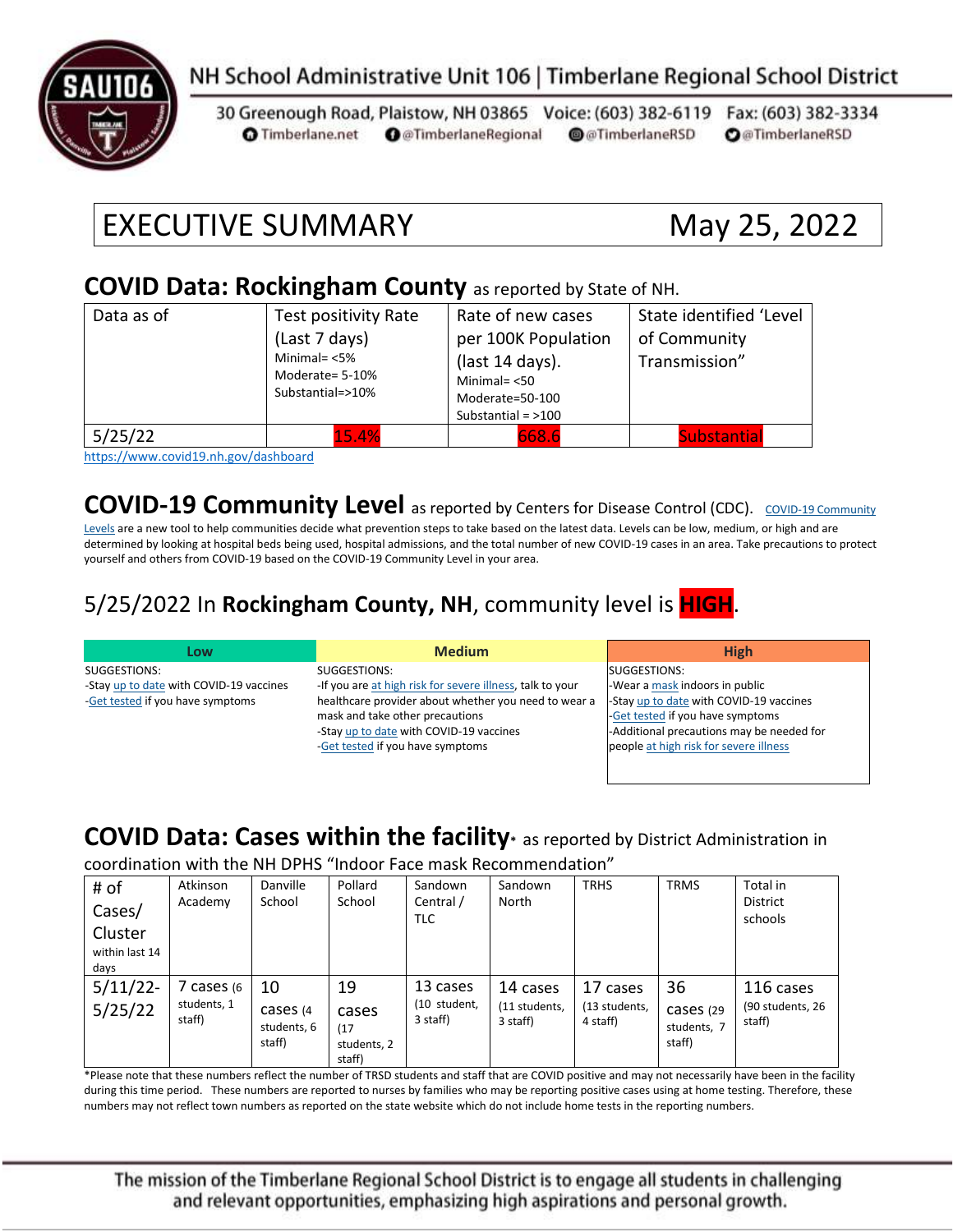



30 Greenough Road, Plaistow, NH 03865 Voice: (603) 382-6119 Fax: (603) 382-3334 **O** Timberlane.net **O** @TimberlaneRegional @@TimberlaneRSD **O**@TimberlaneRSD

### **COVID Data: County and Local towns** as reported by State of NH and to inform TRSD

stakeholders.

|                                     | Data as of 5/25/22                                     |                                                                |                                                                |                               |                                                  |  |
|-------------------------------------|--------------------------------------------------------|----------------------------------------------------------------|----------------------------------------------------------------|-------------------------------|--------------------------------------------------|--|
| Geographical<br><b>Distribution</b> | <b>PCR test</b><br>positivity<br>rate (last 7<br>days) | Antigen and<br>PCR test<br>positivity<br>rate (last 7<br>days) | Rate of new cases<br>per 100K<br>Population (last 14<br>days). | <b>Active Cases</b><br>Total# | Percentage of<br>individuals fully<br>vaccinated |  |
| Atkinson                            | 14.5%                                                  | 21.7%                                                          | 676                                                            | 37                            | 56.8%                                            |  |
| Danville                            | 16.7%                                                  | 21.4%                                                          | Data Suppressed**                                              | 14                            | 50.0%                                            |  |
| Plaistow                            | 20.2%                                                  | 24.0%                                                          | 801                                                            | 34                            | 49.0%                                            |  |
| Sandown                             | 15.8%                                                  | 22.9%                                                          | 836                                                            | 25                            | 51.2%                                            |  |
| Total 4 towns                       | 16.8%                                                  | 22.5%                                                          | Unable to calculate                                            | 110                           | 51.8%                                            |  |
| Rockingham<br>County                | 13.5%                                                  | 15.4%                                                          | 668.6                                                          | 1104                          | 62.1%                                            |  |

\* "Data Suppressed: For towns with metric counts between 1-4, data limited to protect the privacy of individuals. \*\* "Rate Not Calculated: For towns with cumulative cases between 1-25 in the last 14 days, data limited to protect

the privacy of the infected." Per NH State.

UA- Data unavailable from state website

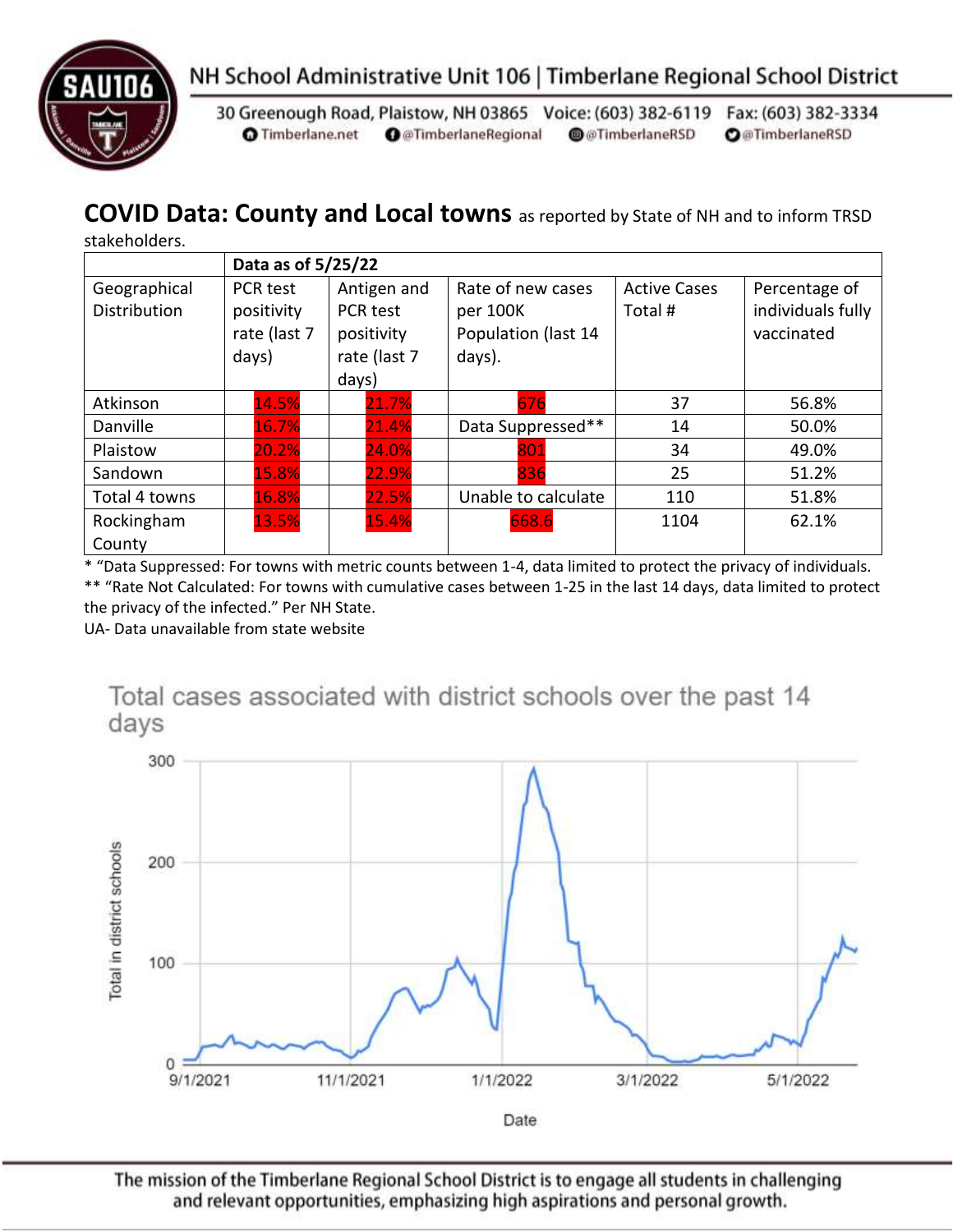

## NH School Administrative Unit 106 | Timberlane Regional School District

30 Greenough Road, Plaistow, NH 03865 Voice: (603) 382-6119 Fax: (603) 382-3334 **O** Timberlane.net **O** @TimberlaneRegional @@TimberlaneRSD **O**@TimberlaneRSD

Rockingham: Community level of transmission- new cases per 100k pop. 14 day avg.



## Rockingham County: Test Positivity as a 7 day average